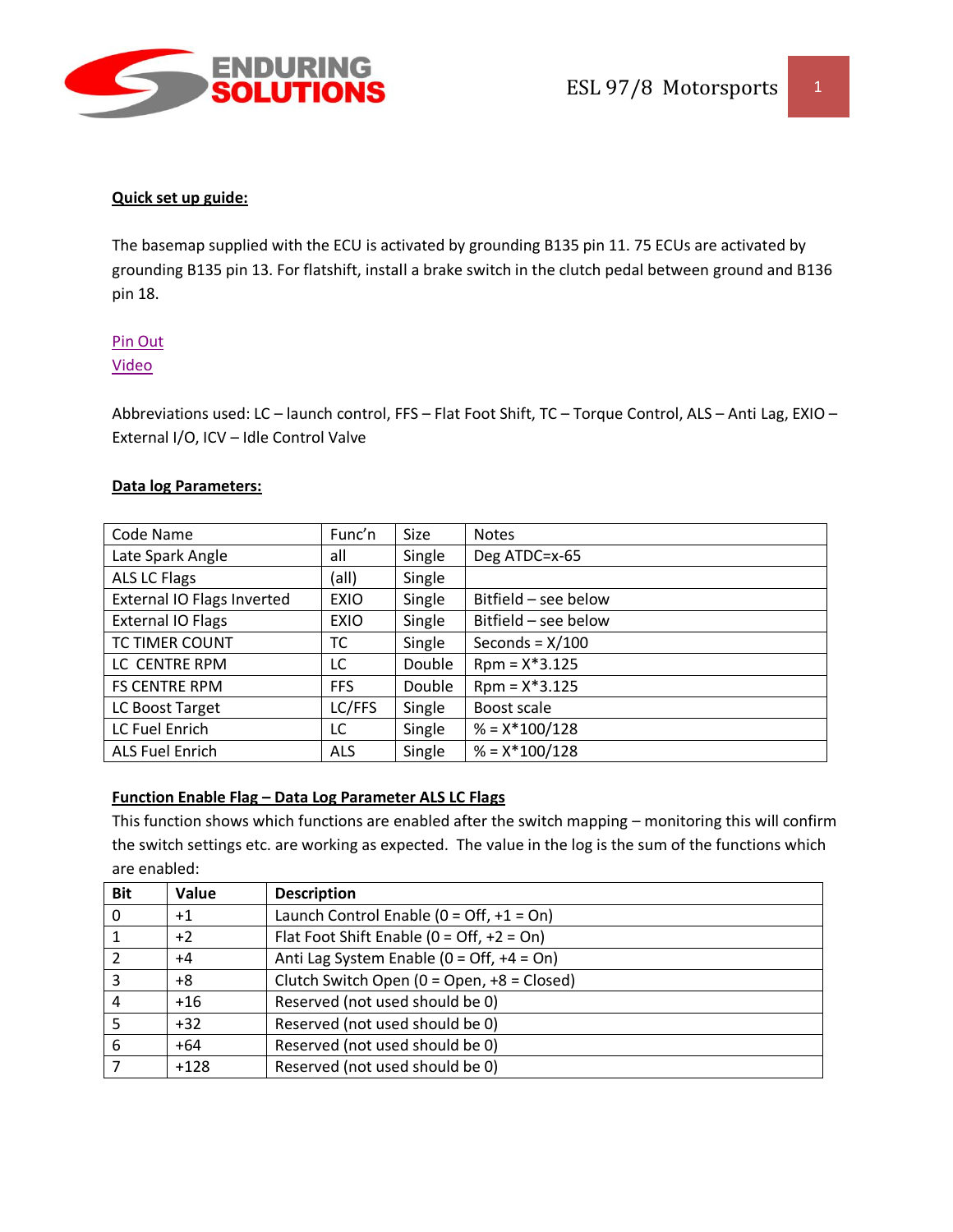

#### **Switch Masks (values to be used in switch mask parameters)**

These are values (in the decimal field) to be entered into switch masks to either enable, disable or select a feature on a switch. Most digital inputs are \*not\* available on the legacy TT ecu (4G/5G/87) but there are some spare analogue inputs (poss. Including EGT) that can be used

| <b>Bit</b>    | <b>Decimal</b> | <b>Switch Link</b>                                            | <b>ECUs</b> |
|---------------|----------------|---------------------------------------------------------------|-------------|
|               | O              | Function always disabled (not switch controlled)              | ALL         |
| 0             | 1              | Switch on user defined threshold (see EXIO_USER BIT ADDR and  | <b>ALL</b>  |
|               |                | EXIO_USER_BIT_THRESH)                                         |             |
|               | 2              | B135 Pin 1 (analogue input; IAT; switch to +5v, poss. invert) | STi only    |
| $\mathcal{P}$ | 4              | B136 Pin 19 (analogue input; EGT; switch to ground)           | STi/WRX     |
| 3             | 8              | B135 Pin 12 (digital input; switch to ground)                 |             |
| 4             | 16             | B135 Pin 11 (digital input; switch to ground)                 | UK/WRX      |
| 5             | 32             | B135 Pin 13 (digital input; switch to ground)                 | STi only    |
| 6             | 64             | B136 Pin 18 (digital input; switch to ground)                 | ALL impreza |
|               | 128            | Function always enabled (not switch controlled)               |             |

### **Function switch enables**

These are the function switch enables. These are dual maps and can have different values in different maps (e.g. always enabled in map one, switched in map two, for example). Set to 0 to disable, 128 to enable, or switch mask value to work on switch.

| <b>Description</b>                                                                                   |
|------------------------------------------------------------------------------------------------------|
| LC switch mask                                                                                       |
| FS switch mask                                                                                       |
| ALS switch mask                                                                                      |
| Clutch switch mask                                                                                   |
| Switch masks invert. This should be zero to invert no switches. Add the fields in Switch Masks table |
| to invert those fields. Example: $34 = 32+2$ will invert bits 1 and 5                                |